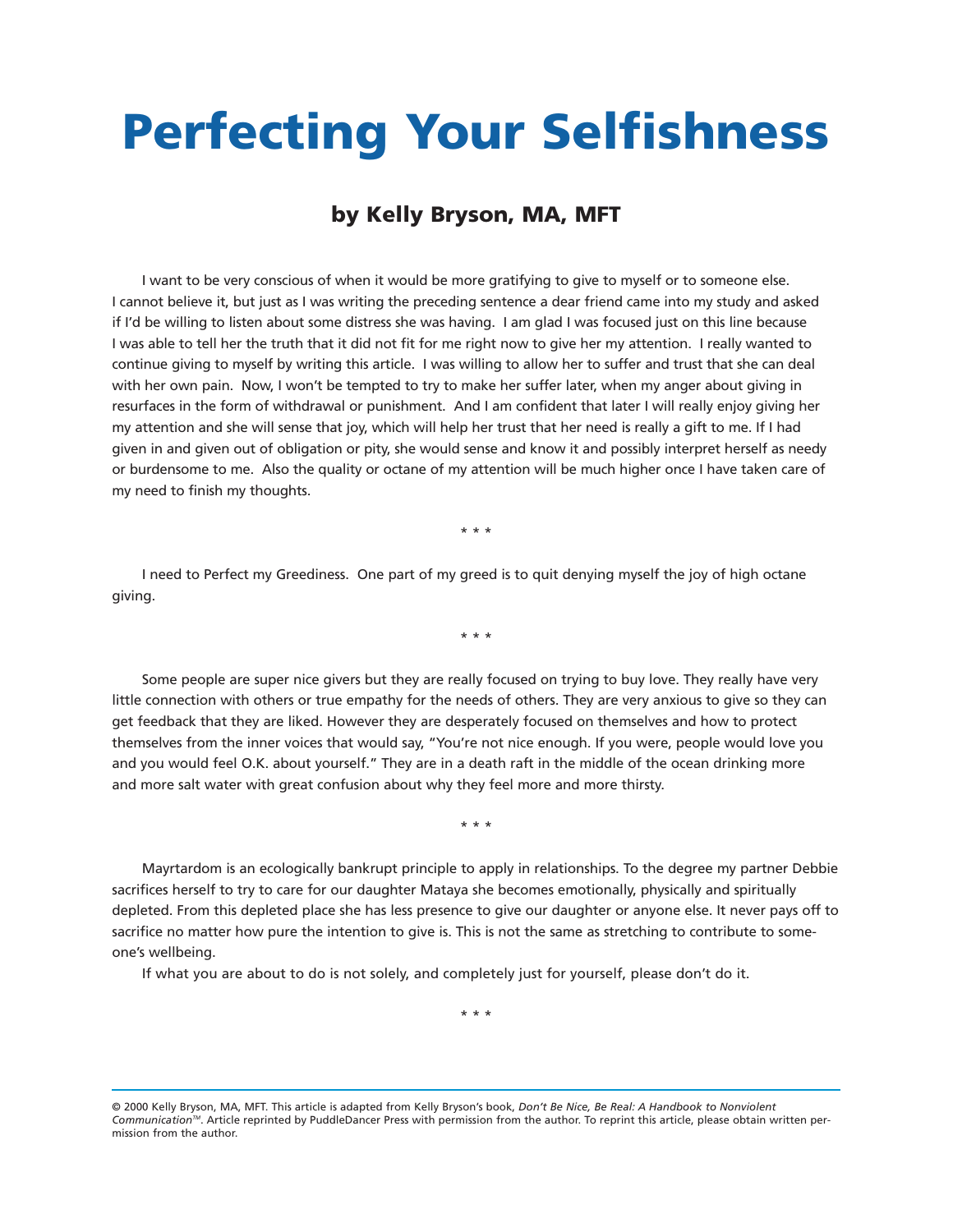How can I show you that I value you without having to obey you?

\* \* \*

She fell asleep on my chest with her mouth nuzzled in my neck. Her sweet heaviness making it impossible for me to move. I thought about getting up to work, to do something useful that could help save the world. I should be writing on my book, making progress, contributing. But her sweet heaviness keeps inviting me into heavenly sleep with her. "I *am* doing something, I *am* contributing," I defend. I am a sort of fatherly futon for my child and that's what she needs right now. No I can't fool myself. It's all for me. She's my little heroine and I am her addict. My mind is right, I should be doing something to save the world right now, but I am just not going to. I have no good excuse. I choose to abandon the world and indulge in the ecstasy of neck nuzzling nectar.

- co-authored by Kelly Bryson and Mataya Rose Bryson-O'Connor

\* \* \*

Dr. Marshall Rosenberg was once watching his children blissfully feeding bread to some hungry ducks at the park. There was a profound, quality, mutual giving between the children and the ducks. The children were grateful that the ducks were eating and the ducks seemed grateful to be fed. This quality of mutually selfishly satisfying giving and receiving is what really enriches relationships and people's lives. This quality keeps love growing and prevents the hardening of the heart's arteries know as resentment.

So sometimes I tell people around me, "Please don't give me anything or do anything for me unless you can do so with the kind of joy a little child has when it feeds a hungry duck."

\* \* \*

**Some mottos to help you "Perfect Your Selfishness":**

- Me first and only in every situation at all times.
- Ask for 100% of what you want 100% of the time and be prepared to empathize with any response.
- Never listen to one more word than you want to hear from anyone.
- You never have to answer anyone's questions because you are not on trial.
- Never do anything to prevent others from freaking out.
- Trust that all you needs are gifts to other people.
- Present your needs like you were Santa Claus passing out gifts. "Ho, ho, ho you luck dog, you get to dance with me, if you'd like"

\* \* \*

## **Adonis and the hamburgers**

Adonis, a 15-year-old black male, leans over and whispers in my ear, "Kelly, there's only two hamburgers left and I want them both. What should I do?" My friend Adonis, 10 other "adolescent offenders" and I were having lunch at CATC, the Comprehensive Adolescent Treatment Center.

"Well Adonis," I said with caution, trying to stay a guide-on-the-side, instead of a sage-on-the-stage, "You